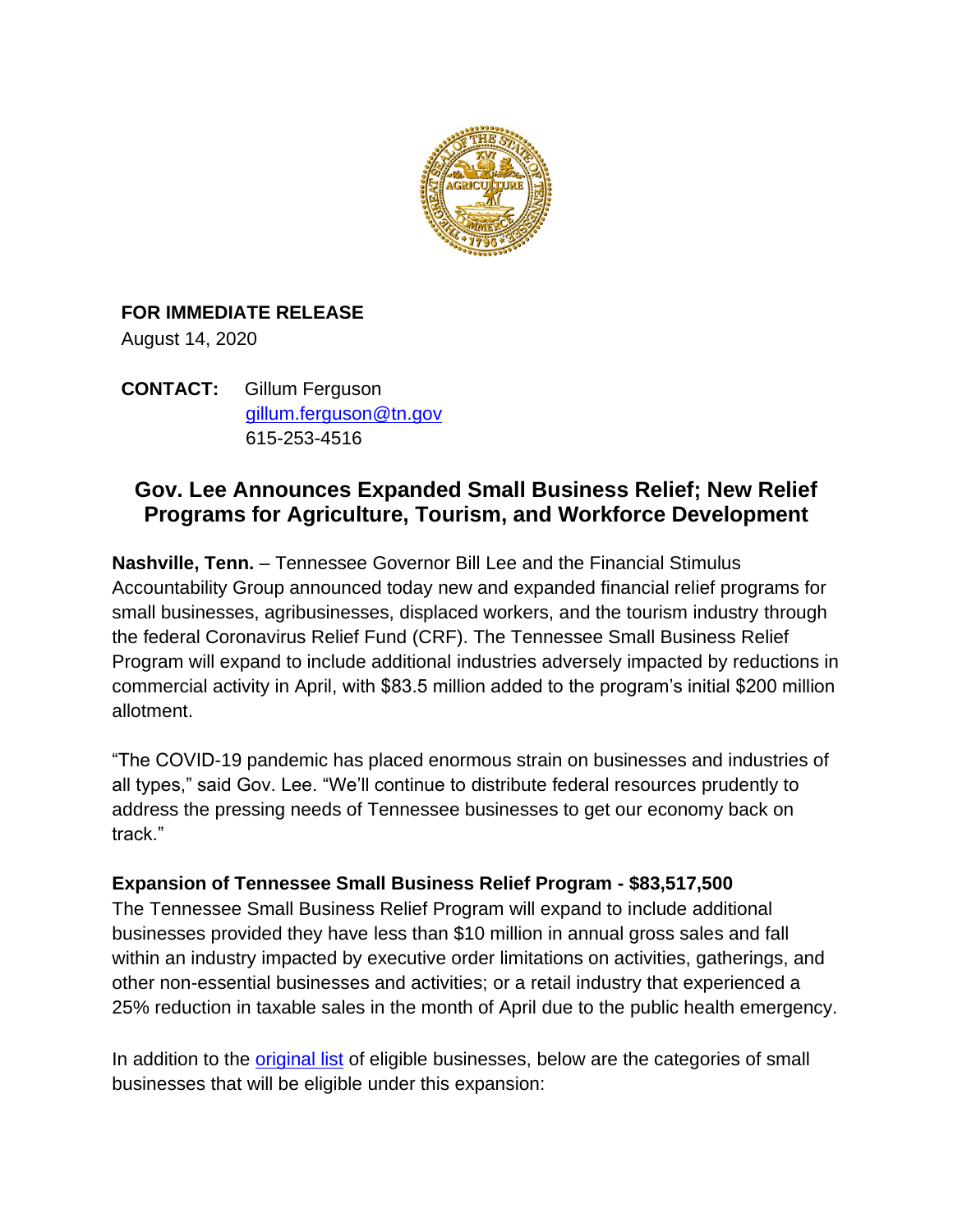- Caterers, Mobile Food Services, and Food Service Contractors
- Wedding and Event Planners
- Convention and Trade Show Organizers
- Wedding and Banquet Hall and Similar Property Rental
- Linen Supply Services
- Photography Studios
- Travel Agencies and Travel Arrangement Services
- Car, Truck, Trailer, and RV Rental
- Sightseeing and Tour Operators
- Taxi, Limousine, Bus, and Other Transportation Services
- Recreational Vehicle and Vacation Camps
- Sports and Recreation Instruction
- Fine Arts Instruction, Exam Prep, Driving Schools, and Other Similar Instruction
- Motion Picture and Video Production and Distribution Services
- Music Production, Distribution, and Publishing Services
- Sound Recording Studios

The expansion list will also include, among others, the following businesses that are now eligible if their sales were reduced by at least 25%, as shown on their April sales tax returns (filed in May):

- Florists
- Party and Banquet Equipment and Other Supply Rental
- Formal Wear and Costume Rental
- Consumer Electronics and Appliances Rental
- General Rental Centers and Other Consumer Goods Rental
- Gasoline Stations and Convenience Stores
- Warehouse Clubs and General Merchandise Stores
- Home Centers, Hardware Stores, and Paint Stores
- Household Appliance and Electronics Stores
- Nurseries, Garden Centers, and Outdoor Power Equipment Stores
- Pharmacies and Drug Stores
- Optical Goods Stores
- Cosmetics, Beauty Supply, and Perfume Stores
- Supermarkets and Other Grocery Stores
- Baked Goods and Other Specialty Food Stores
- Beer, Wine, and Liquor Stores
- Food Supplement Stores
- Vending Machine Operators
- New and Used Car Dealers
- Recreational Vehicle, Boat, and Other Vehicle Dealers
- Automotive Parts and Accessories Stores
- Tire Dealers